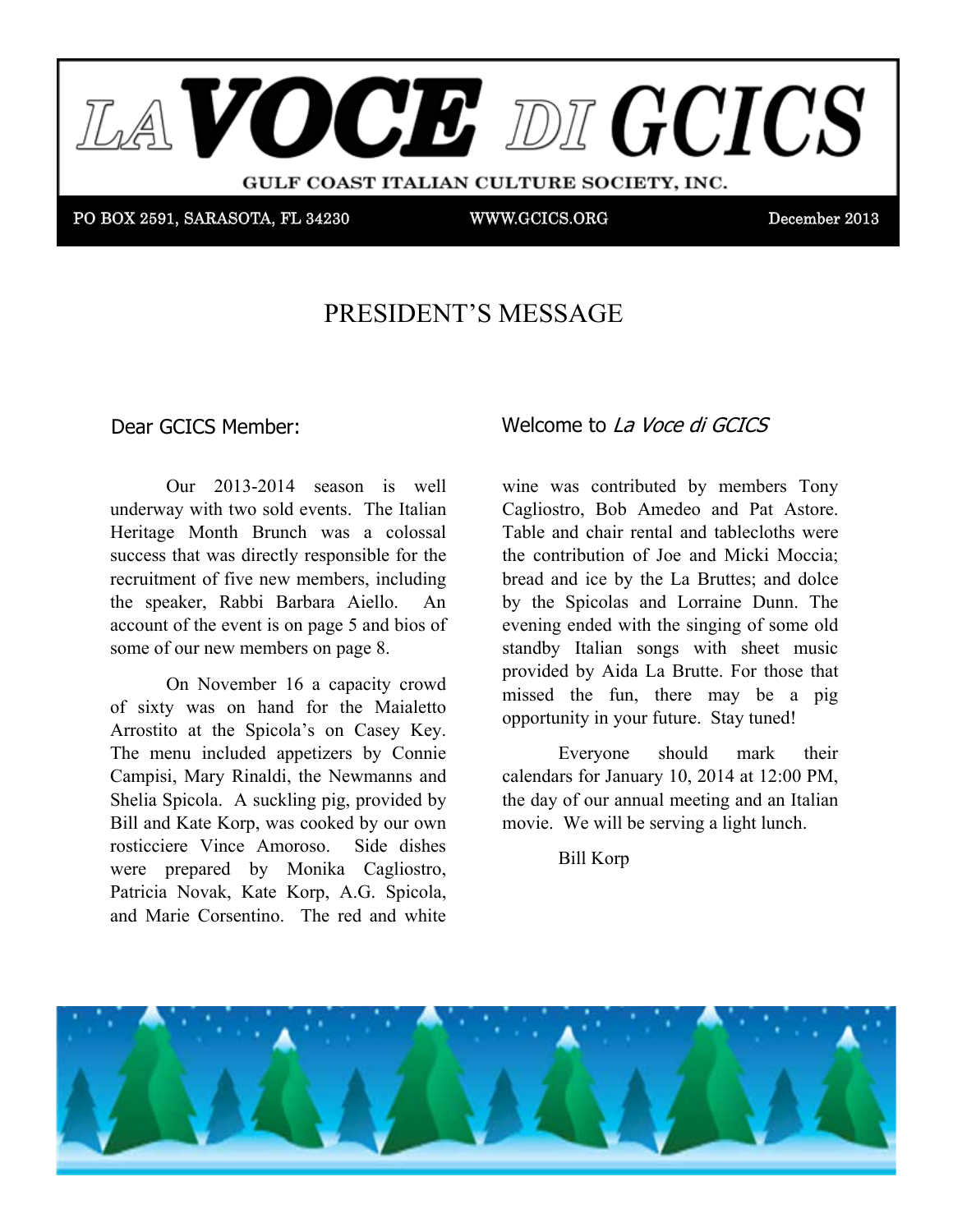# CHRISTMAS PARTY FUNDRAISER



Once again, the Christmas Party will be a "bring a dish event" where members will bring a bottle of wine and a dish. It will be a fundraiser for the scholarship fund. It will be at the Lakewood Ranch residence of Mary Rinaldi and her husband Jack Norman. The type of dish that you will bring will be according to the first letter of your last name. Here are the categories that we will follow:

- A D: Appetizer
- $E K$ : Vegetable dish (hot or cold; including salads)
- $L P$ : Main Course
- $R Z$ : Dessert

The host and hostess of this event will provide ham as a main dish. Also, Mary and Jack will fund the cost of the live band for the entertainment of all party-goers.

| Date:    | Saturday, December 14, 2013                                          |  |
|----------|----------------------------------------------------------------------|--|
| Time:    | $5:30 - 9:30 \text{ PM}$                                             |  |
| Place:   | 13982 Siena Loop, Lakewood Ranch, FL., 34202 (Phone: 907-9056)       |  |
| Cost:    | \$35 per person                                                      |  |
| Reserve: | Make Checks payable to GCICS Scholarship Fund and mail to:           |  |
|          | Mary Rinaldi, 13982 Siena Loop, Lakewood Ranch, FL., 34202; 907-9056 |  |

# DINING CLUB

On Friday, December 6, 2013, our dining club meets at Divino Restaurant. They give our paid members a 10% discount. Come join the fun, and meet people in a friendly informal setting.

| Date:    | December $6, 2013$                                 |
|----------|----------------------------------------------------|
| Where:   | Divino Restaurant, 1766 Main Street, Sarasota, Fl. |
| Time:    | Luncheon at 12:30 PM                               |
| Cost:    | Individual Checks                                  |
| Reserve: | Frank Cerullo, 953-7534, by December 5, 2013       |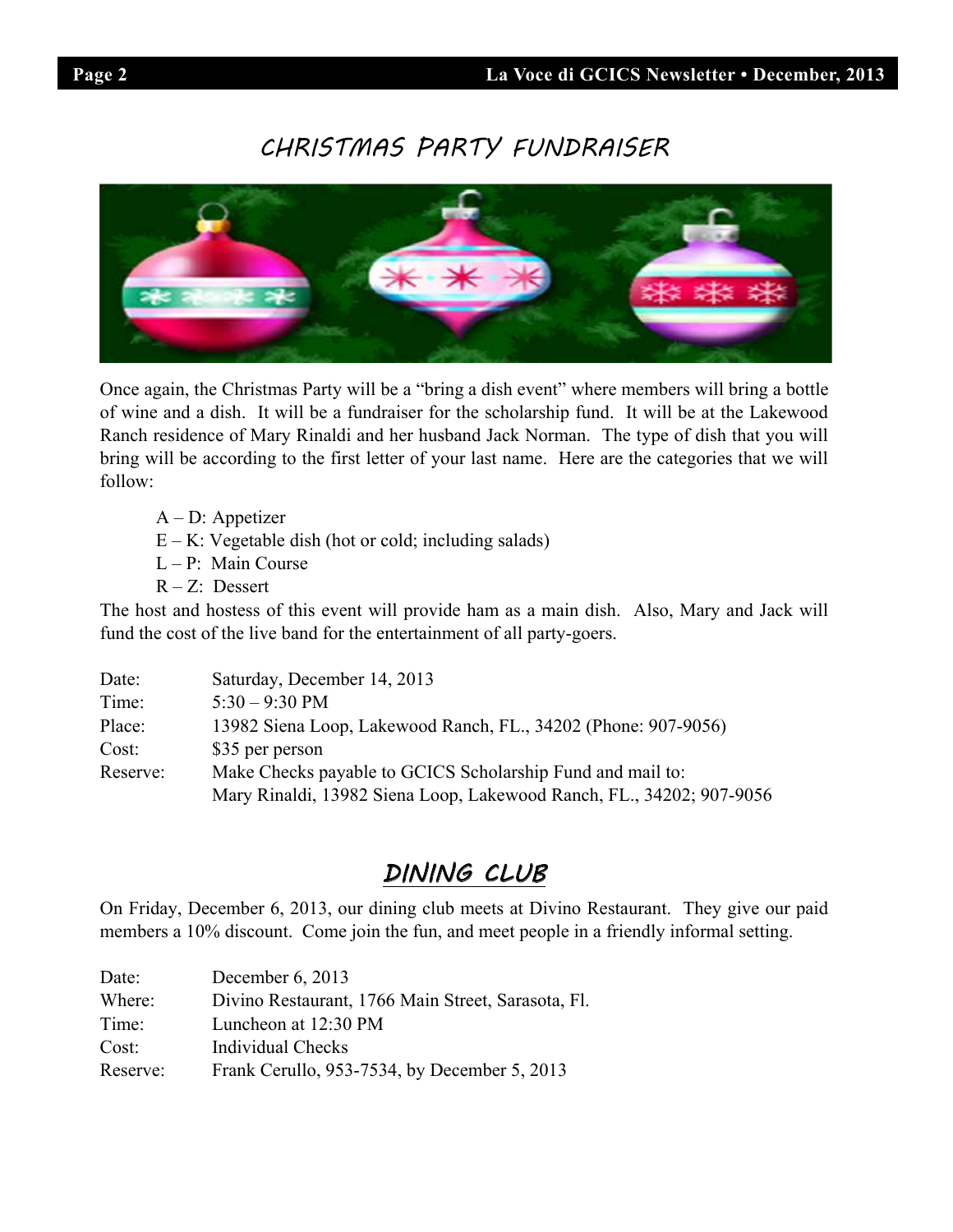# UPCOMING EVEN

# **Annual Meeting and Film**



The annual meeting will be in a Town Hall format. During this meeting, the GCICS's visions and new initiatives will be presented by our President Bill Korp. Then the meeting will be open to members to discuss their future vision and program preferences. The meeting will be followed by an Italian movie.

| WHAT:           | <b>Annual Meeting</b>                                   |
|-----------------|---------------------------------------------------------|
| <b>WHEN:</b>    | Friday, January 10, 2014                                |
| TIME:           | 12:00 PM                                                |
| FOOD:           | Lite Lunch                                              |
| COST:           | Free                                                    |
| <b>WHERE:</b>   | Community Foundation of Sarasota County                 |
|                 | 2635 Fruitville Road, Sarasota, FL. 34237 (near Tuttle) |
| <b>RESERVE:</b> | Ellen Roderick, 366-6756, by January 7, 2014            |

# **DINNER SOCIAL FUNDRAISER**

On January 25, 2014, there will be a scholarship fundraiser event. A bring-a-dish party will be hosted by Connie Campisi at her Osprey condo.



| DATE:           | Saturday, January 25, 2014                                      |
|-----------------|-----------------------------------------------------------------|
| TIME:           | $6:00 - 10:00$ PM                                               |
| <b>PLACE:</b>   | 739 Shadow Bay Way, Osprey, FL.                                 |
| COST:           | \$20 per person                                                 |
| <b>RESERVE:</b> | Limited to first 30 people                                      |
|                 | Make checks payable to GCICS SCHOLARSHIP FUND and mail to:      |
|                 | Connie Campisi, 739 Shadow Bay Way, FL. 34229 (phone: 918-8969) |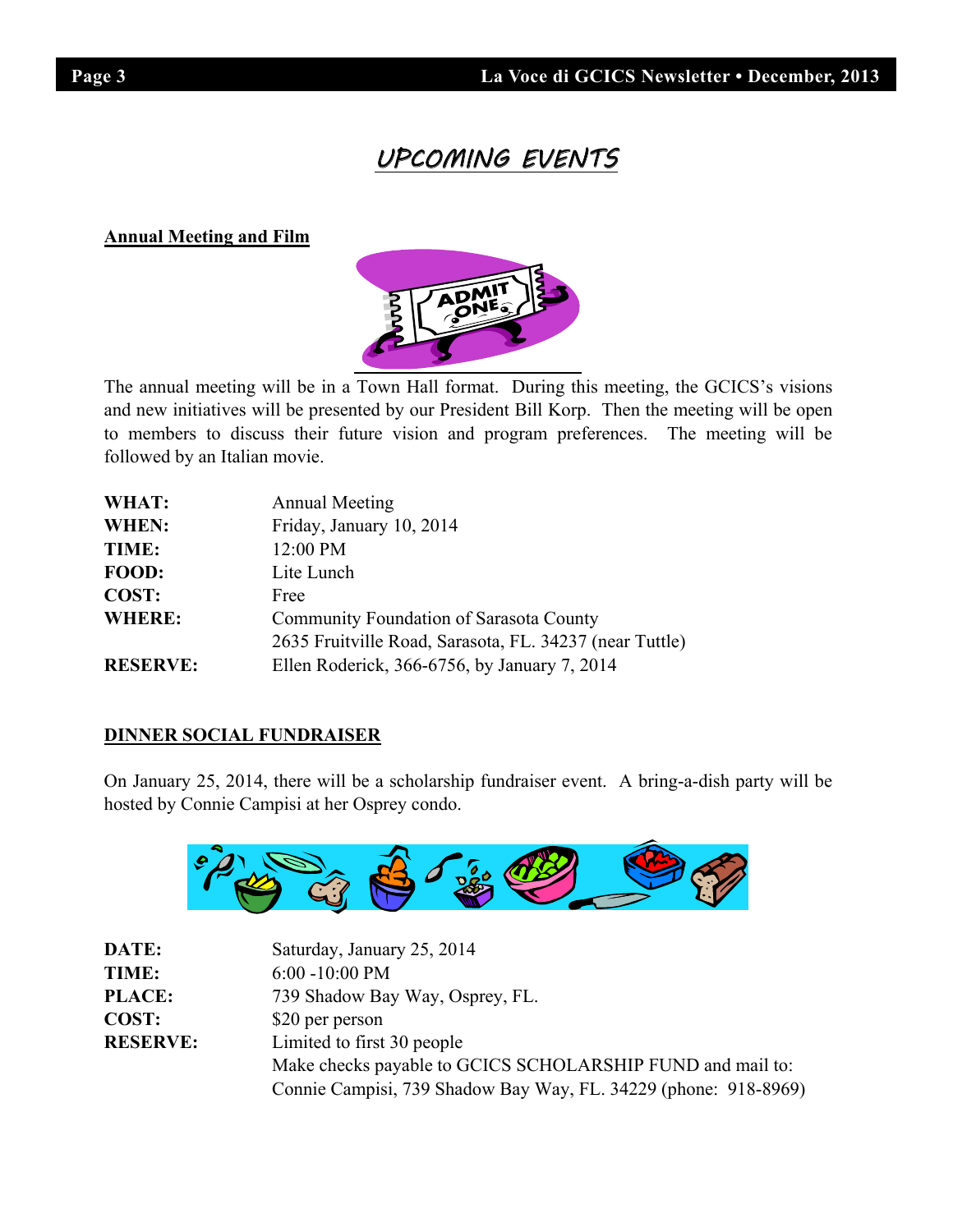# **SAVE THE DATE:**

- 1. February 14, 2014 Valentine's Day Party at the Holiday Inn on Lido Beach
- 2. March 7, 2014 Lecture Series on Italian Painters in Paris presented by Dr. Joseph Polizzi
- 3. March 19, 2014 St. Joseph's Day dinner at Roskamp
- 4. April 6, 2014 Scholarship Dinner

# REVIEW OF PAST EVENTS

# **ITALIAN CULTURAL HERITAGE WELCOME BACK BRUNCH**

The brunch, on Sunday, October 27, 2013 at Mattison's 41 South, a five item spread of delectable Calabrian inspired main and side dishes prepared by Chef Jeff Gladky was superb. The recipes used by Chef Gladky were created and contributed by Mary Palmer. In addition, Mary handled the 145 reservations that required numerous calls to make certain that each attendee was served the correct entrée. Paul Mattison extended himself beyond cooperation in suggesting we all eat in the restaurant and then all go into the back room for the program. John Scalzi, the emcee, did a great job and praised the GCICS about the work that we do. Rabbi Barbara Aiello was a bright and endearing guest speaker. She was interesting and informed the group of many facts about the Jewish Italian people that was unknown to the audience. In attendance were 145 people. 50% were members, 25% Italian non-members, and 25% nonmembers who were interested in Rabbi Aiello's speech. The event was greatly enjoyed by all who attended.













Italian Heritage Brunch Rabbi Barbara Aiello's talk on Calabria, Italy

Mattison's 41 Oct. 27, 2013

 $\begin{smallmatrix} {\mathbf{G}}\ {\mathbf{C}}\ {\mathbf{I}}\ {\mathbf{C}}\ {\mathbf{S}}\end{smallmatrix}$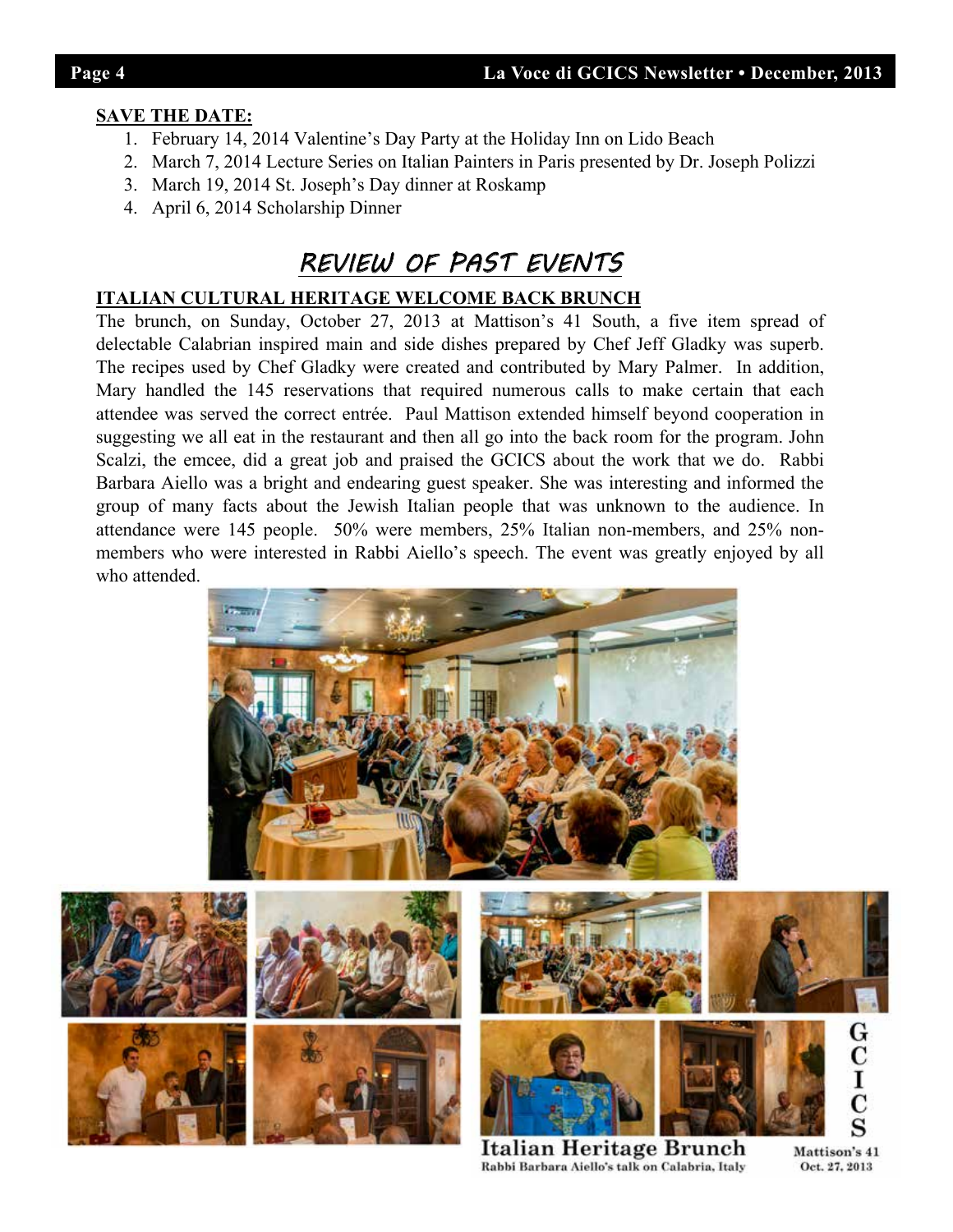I

# **THE PIG ROAST**

 November 16, 2013 was an auspicious evening at the home of A.G. and Shelia Spicola. The weather was great even though the forecast predicted rain. Our hosts entertained 59 of us in their home on Casey Key to benefit our scholarship fund. .The evening began with an open bar and Italian appetizers. Then the cooked pig was driven onto the grounds by Vince Amoroso. The buffet had many delicious side dishes made by members of the club. All in all, it was a delightful evening.







GCICS Gulf Coast Italian Culture Society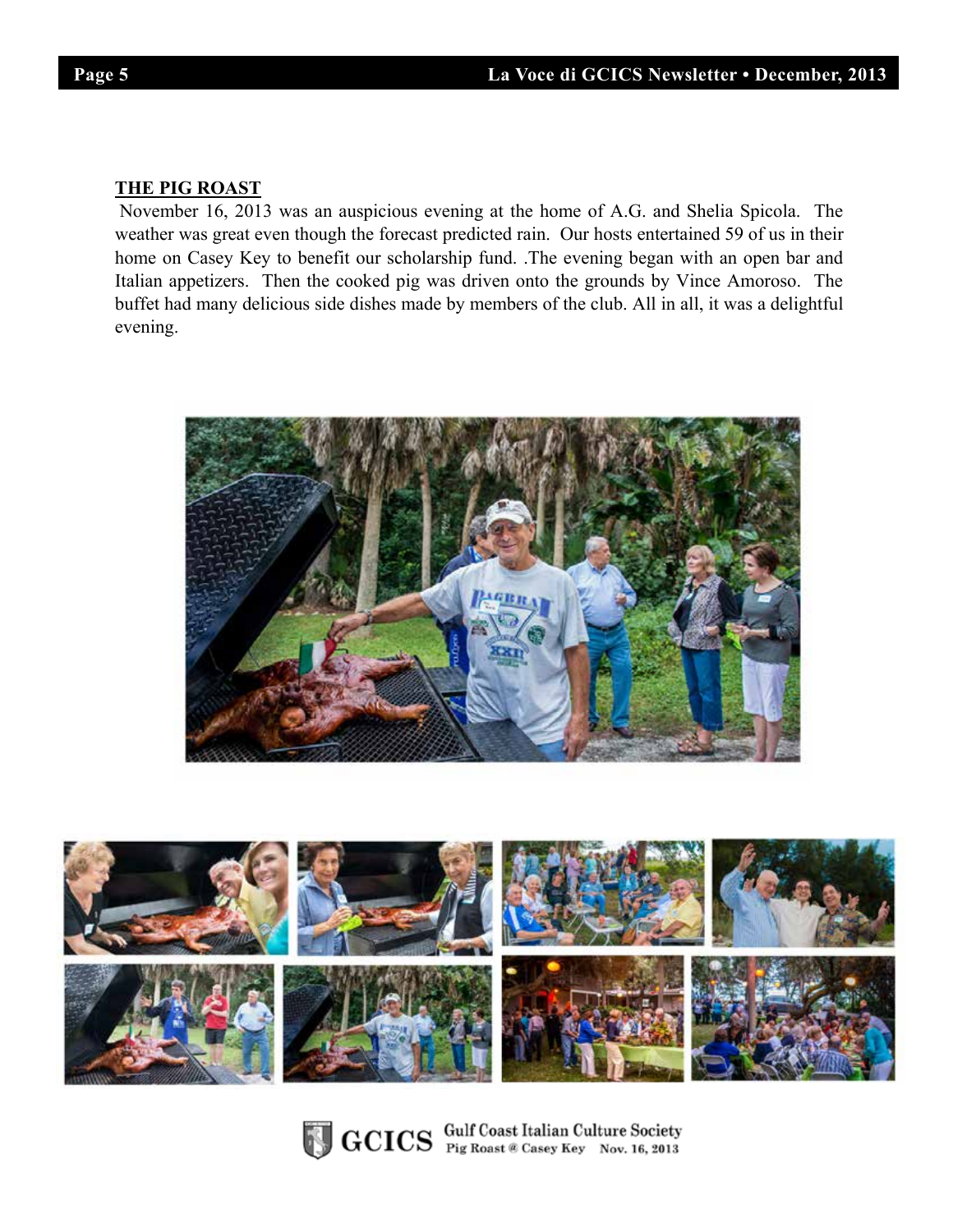# **MY PORKIO ADVENTURE**

By Vince Amoroso



"We went to a pig roast sponsored by an Italian social/cultural club Tam and I belong manan social cantaria crao Tam and I before to. We had roasted Porkio, an Italian pig,<br>for the essession. The setting was a member's house on the beach at one of hemoer's house on the beach at one of<br>Sarasota's barrier islands. About 60 burisour 3 buriter Brands. Trood too members thank whe and beer at tables set<br>up by the beach for a happy hour before dinner-the more wine we consumed the example the wine we consumed the happier we got-funny thing about that. At of how Porkio had been roasted: with many Q's asked amid an atmosphere of high z is used until in unto sphere of light spirits-refer to the wine and beer above. for the occasion. The setting was a our Prez' suggestion we had a short telling

Finally, the one hour carving job began, made much easier by another member's  $\frac{1}{2}$  coming to the cooker to help with the taking examing to the cooker to help with the taking apart. Within minutes, more than a few of the diners crowded around and wondered if they might sample the goods. It was interesting to this reporter how varied preferences were: just some crackling skin:

just a morsel of meat: some skin with a little surprise, merely interesting to see this surprise, mercry meresting to see this process repeated again and its universality<br>confirmed  $\sum_{i=1}^{\infty}$ meat and fat attached and so on. It wasn't a confirmed.

After the meat, cleaned of most of the fat that hadn't melted off, was taken off the skeleton and put onto serving plates, the secreton and put onto serving plates, the serious biz of tucking in began. This was our second roast where virtually all of the but second roast where virtually an or the meat was consumed-bravo! As the sun educed view. This the sun<br>came down, with appetites sated and the eand down, with appentes sated and the wine having done its magic, the singing and which aving donc its hagic, the singing and carousing got underway. That a good time earousing got underway. That a good time<br>was had was apparent by noting the was had was apparent by houng the ebullient goings on and ubiquitous smiles and laughter. All that was left to do was to close the roaster and drive it back home. And, so endith Pig Roast the Italian Job. Alas, no Mini Coopers (the movie's versions had special, souped-up engines) had buzzed by us during the meal."

I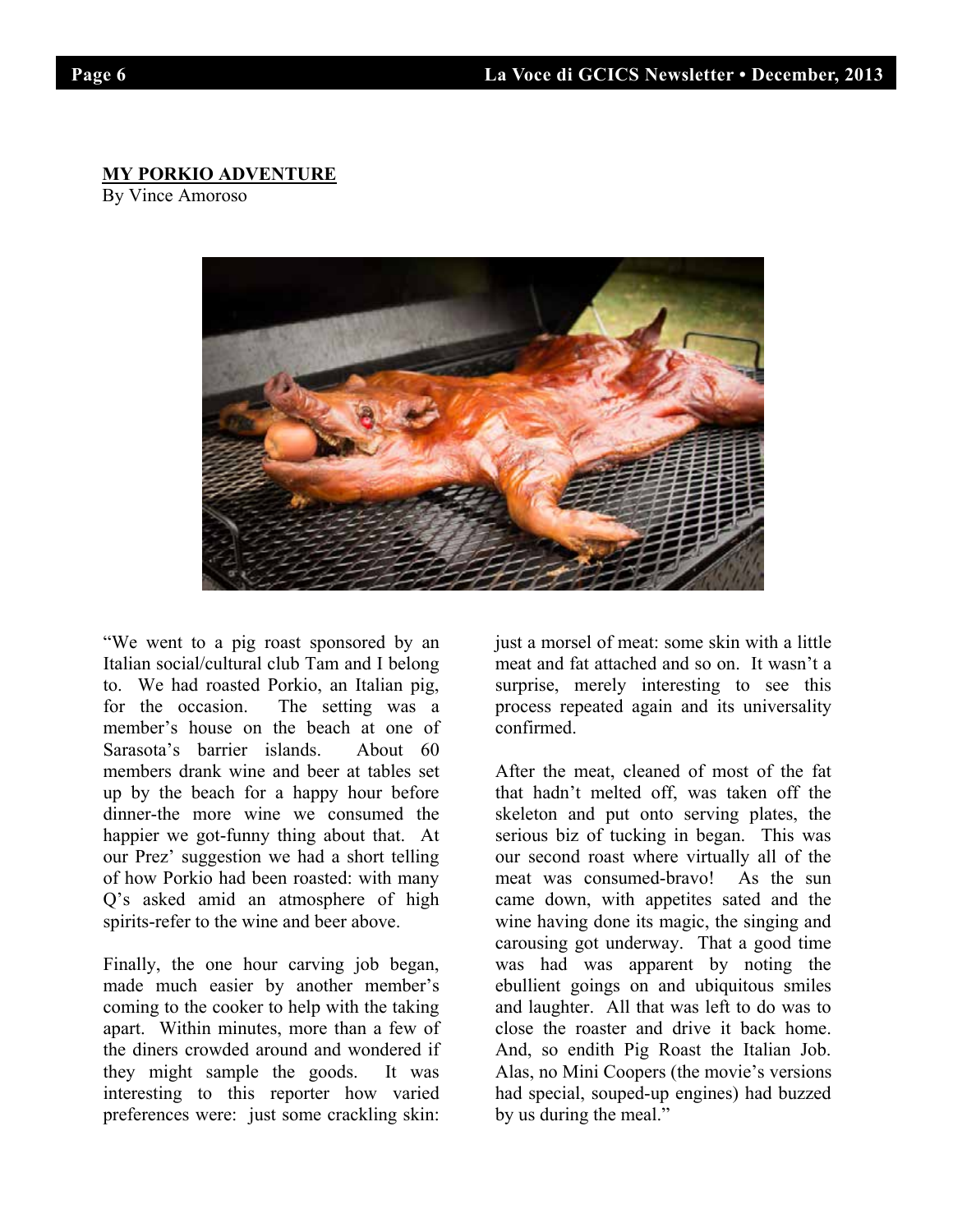

Judy Giannotti moved to Sarasota in 2007 from Washington, D.C., where she taught deaf students for twenty years at Gallaudet University. Previously, she lived in Manhattan and was a publicist for Doubleday & Company. Judy was born and raised New Jersey. Her parents emigrated to the U.S. from the Calabria region.



Barbara and Gene Barattini are married 49 years and originally lived in Staten Island, New York. They have two married children (a son and a daughter) and four wonderful grandchildren which are their hobbies and interests. Both being of Italian decent, they are interested in the country that their grandparents are from and are happy to be a part of the Italian culture. Formerly Barbara was employed by Verizon as a manager and Gene was a New York City Detective. Currently they divide their time between Sarasota and Easton, PA.



Al Dominguez and Nancy Baird enjoy Italian culture, i.e. wine, music, culinary delicacies, and most of all people of Italian decent. Though neither is Italian, they share this passion of Italian culture. Al is retired and grew up in northern New Jersey, and he enjoys playing bass drum along with listening to jazz and songs of the great American song book. Nancy is a prominent psychologist in Sarasota and enjoys painting and collecting wines. Both frequent their favorite Italian restaurant "Dolce Italia" here in Sarasota.



Rabbi Barbara Aiello who can trace her roots back to Calabria was first in her family to be born in America. She is a graduate of Indiana University of PA and George Washington University. Rabbi Aiello was ordained by the Rabbinical Seminary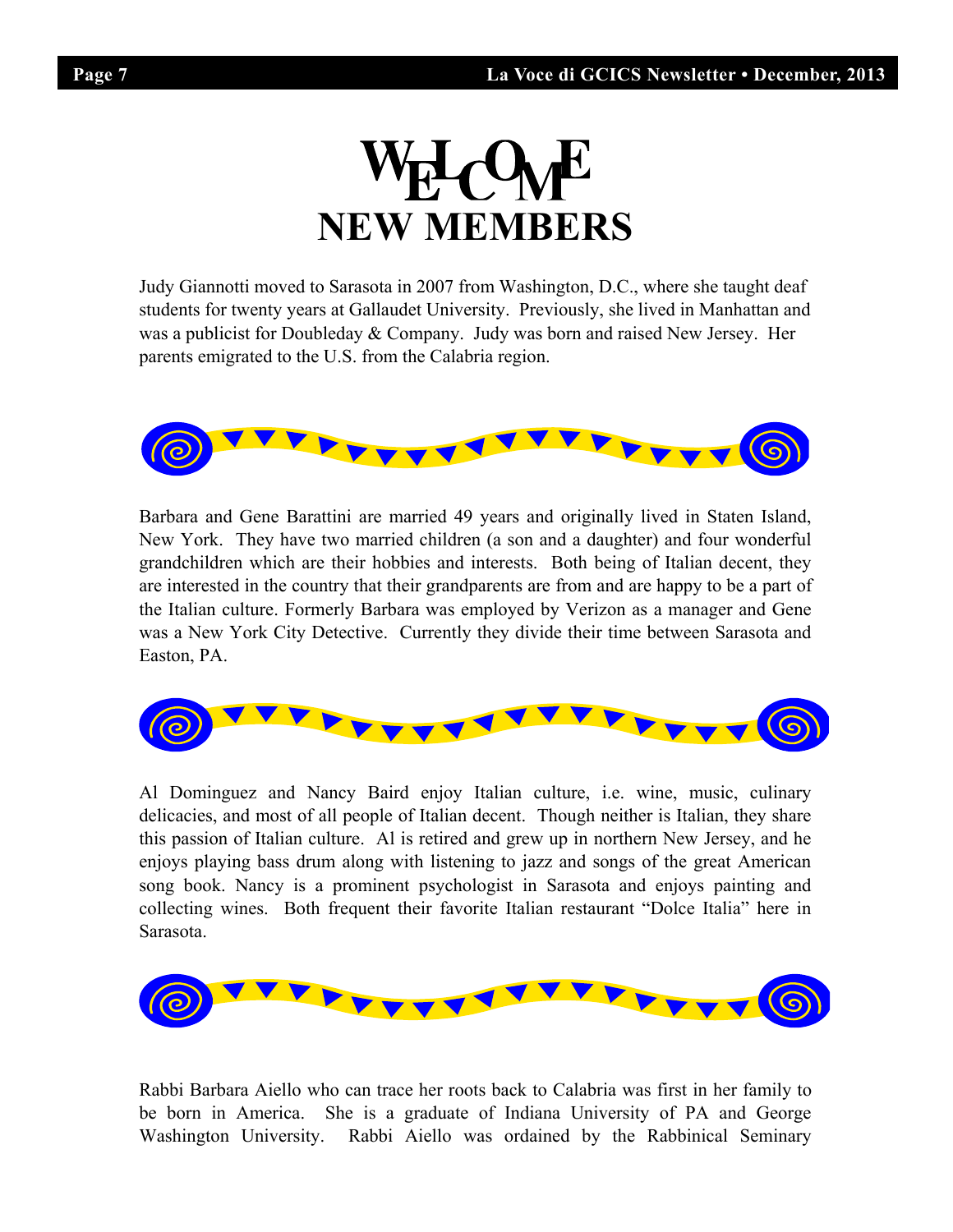International and the Rabbinical Academy in New York City. She created the acclaimed Kids on the Block education puppet program, founded the Jewish Cultural Center of Calabria and has helped many Italian Jews.



Linda Allegretti Ahern's maternal grandparents emigrated from Abruzzo and her paternal family is from Bailicata. She grew up in the Italian section of Chicago where her father had an Italian bakery. She has always loved things Italian and just recently returned from a wonderful trip to Italy where she was able to meet the family members that stayed in Abruzzo. Since there was no contact for 43 years, it took Linda almost one year to find them. For her, it was an unbelievable reunion. Linda recently retired from the Illinois Secretary of State's office and can now spend more time in Sarasota where she can devote her time to finally learn how to speak Italian, learn to play the piano and work on her ancestry geneology.

## **PROUD GRANDPARENTS**

Mabel and Tony Esposito's grandson, David Jr., who is thirteen years old has been invited to play piano, trombone and guitar by Michigan State University for two weeks in late June and early July. This experience will take him to Germany, Poland and Finland. Tony claims that like his father, David Jr. is "something else". You know where Mabel and Tony will be during the summer.

## **THANK YOU**



I would like to thank all the members who sent get well cards and called me during my twelve day stay at Sarasota Memorial Hospital. I would like to give a special thanks to Tony Cagliostro for stepping up to the plate and finishing the November newsletter for me.

Mary Rinaldi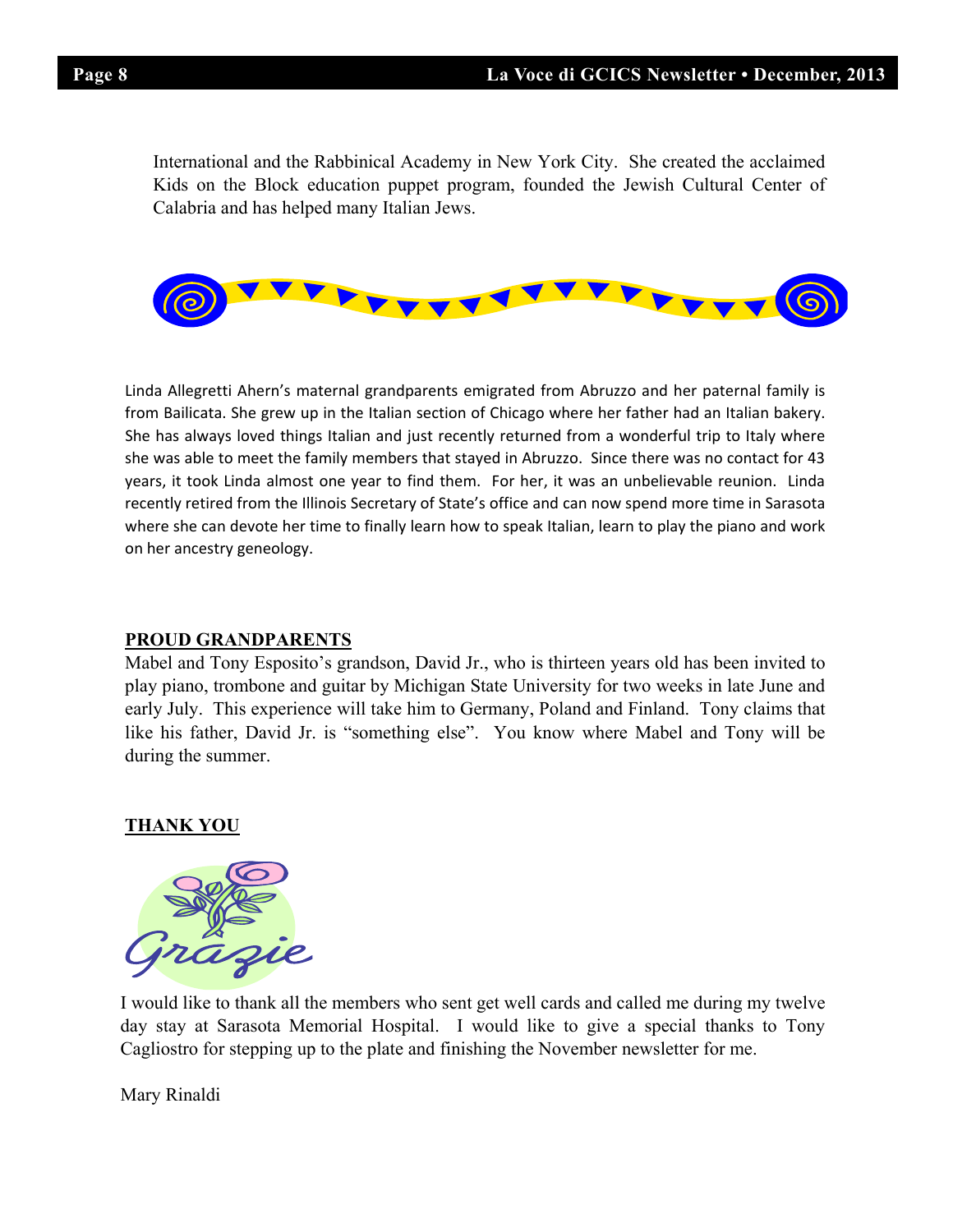$\overline{\phantom{a}}$ 

### **OFFICERS/DIRECTORS**

**President**  William Korp **wrkorp@comcast.net Vice President:** Anthony Cagliostro itamac2@gmail.com **Treasurer:**  Anthony Esposito AE1943@yahoo.com **Secretary:**  Ellen Roderick, PhD itrain@erols.com **Fundraising**  Joseph Moccia marymoccia@verizon.net **Publicity & Public Relations** Angela Del Vecchio Lerner Adlerner2@verizon.net **Membership:** Robert Amedeo bobnatamedeo@comcast.net **Newsletter Editor:** Mary Rinaldi maryfrinaldi@yahoo.com **Scholarship:** Anthony Cagliostro gcicscholar@gmail.com **Social & Cultural:** Carmella Campisi 739carmella@comcast.net **Sunshine Lady:**  Isabel Istorico Isabelistorico585@comcast.net **Directors at Large:** 

Pasqual Astore pta@21stcenturyinternational.com Frank Coppa Fcoppa35@aol.com Patricia Novak principessaitalia@gmail.com

**Advisor**  Aida LaBrutte steveaida@aol.com

### **Past Presidents**

| Joseph Raffaele, PhD | 1988-1992 |
|----------------------|-----------|
| Gabriella Thurston   | 1993-2001 |
| Patrick Corsentino   | 2001-2004 |
| Arthur Castraberti   | 2004-2006 |
| Marie Corsentino     | 2007      |
| Mary Amabile Palmer  | 2008-2010 |

# **ITALIAN CLASSES 2013-2014 SCHEDULE**

Both the language classes and the conversation classes will be held at The Landings in the Sarasota County Schools Administrative Building located at 1950 Landing Boulevard (behind "Sweet Tomato Restaurant").

Basic Italian: Mondays 2:00-4:00 pm Instructor: Patricia Novak – 941-753-8357

Nov. 4, 11 18, 25 No classes in December Jan. 6, 13, 20, 27 Feb. 2, 10, 17, 24 Mar. 3, 10, 17, 24, 31 Apr. 7, 14, 21, 28

 Italian Conversation: Wednesdays 2:00-4:00 p.m. Instructor: Frank & Pina Pergolizzi – Cell: 203-583-2323 Phone: 941-497-5678

Nov. 6, 13, 20, 27 No Classes in December Jan. 8, 15, 22, 29 Feb. 5, 12, 19, 16 Mar. 5, 12, 19, 26 Apr. 2, 9, 16, 23, 30